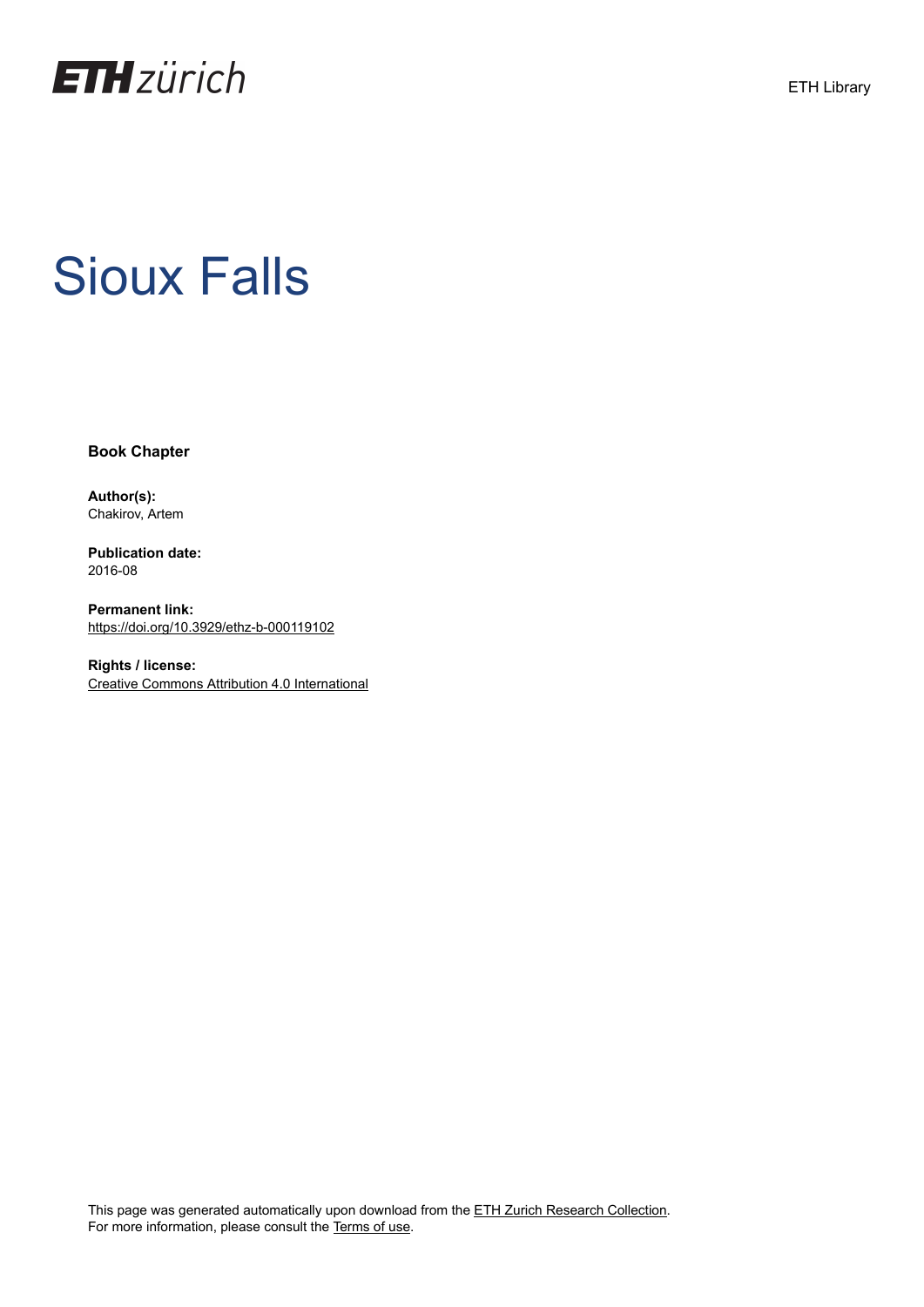## CHAPTER 59

# **Sioux Falls**

## Artem Chakirov

The Sioux Falls scenario provided a convenient test-case, combining fully dynamic demand fitted with realistic socio-economic and demographic attributes with a small-scale road network including an integrated public transportation system. Based on the Sioux Falls road network commonly used for tests and demonstration purposes in transportation literature (Bar-Gera, 2013), it allowed quick and convenient experiments on new policy or software implementations with MATSim on a heterogeneous agent population, with a high degree of spatial resolution, but without significant computational requirements. However, it is important to stress that, despite the use of real world data for the generation of the enriched Sioux Falls scenario, it did not aim to replicate the real City of Sioux Falls in South Dakota, US and remains a fictitious test case. Detailed report on scenario generation and its characteristics is provided by Chakirov and Fourie (2014) and can also be found at http://www.matsim.org/scenario/sioux-falls.

#### **59.1 Demand**

A realistic, socio-economically and demographically diverse demand population—with heterogeneous use preferences—was crucial for unlocking the full potential of an agent-based simulation like MATSim. However, generation of a disaggregated demand description on individual and household levels close to reality was challenging; not only for trip origins and destinations, but also with respect to travel pattern relation and socio-demographic travelers' characteristics.

To address this challenge for the Sioux Falls scenario, and represent the household structure, demographic profile and income distribution as realistically as possible, a synthetic household population, using the Bar-Gera et al. (2009) entropy optimization technique, was generated. It matched the aggregate distribution of demographic attributes (age, sex and household income) recorded during the 2010 US Census. It contained census tracts inside, and adjoining, the city center of

#### **How to cite this book chapter:**

Chakirov, A. 2016. Sioux Falls. In: Horni, A, Nagel, K and Axhausen, K W. (eds.) The Multi-Agent Transport Simulation MATSim, Pp. 385–388. London: Ubiquity Press. DOI: http://dx.doi.org/10.5334/ baw.59. License: CC-BY 4.0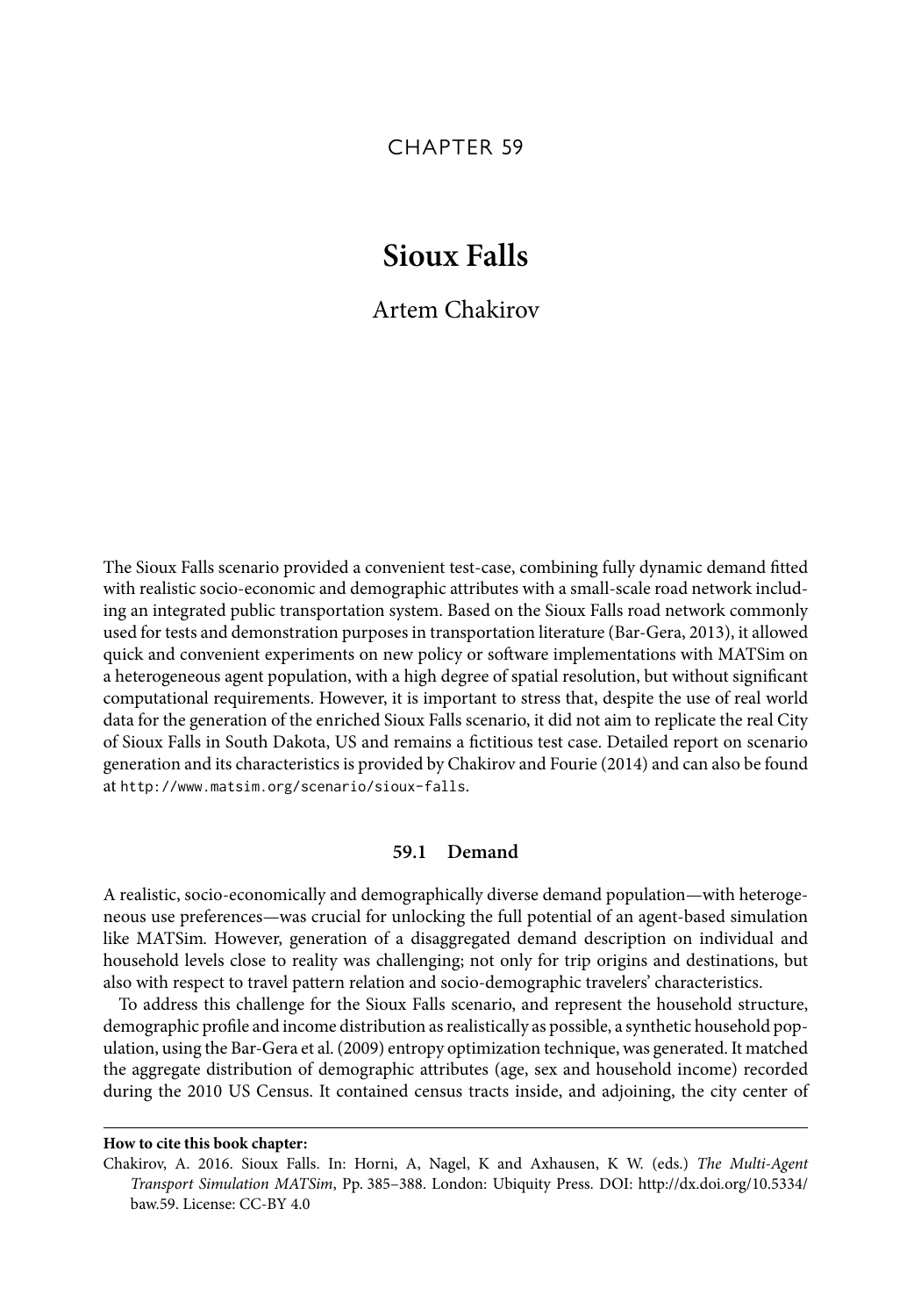Sioux Falls and was composed of household and person records taken from the (anonymous) 5-year American Community Survey sample (2007-2011), covering 5 % of all households.

To keep the scenario accessible, as well as facilitating interpretation and understanding of possible effects on policies studied, only two simple activity chains were initially included: "home – work – home" and "home – other – home". Activity locations were identified using building stock data set provided by the City of Sioux Falls GIS division. Each household's home location was assigned randomly to a residential unit within the household's tract. Because no information on the real number and distribution of work places within the relevant area was easily accessible, the static O-D matrix from LeBlanc et al. (1975) was taken as a workplace attraction indicator for each zone. Then, assignment of work places to individual workers, as well as locations of secondary (other) activities, was performed using a parameter-free radiation model presented by Simini et al. (2012).

To exploit the full potential of disaggregated demand and add another degree of realism to the scenario, car ownership on the household level was modeled using an ordered probit model, presented by Giuliano and Dargay (2006) and based on the NPTS (US Nationwide Personal Transportation Survey) 1995. In addition to socio-demographic household characteristics (number of adults, children, pensioners, household income), the model used residential location attributes (population density, public transport access and dwelling type), which better described specific Sioux Falls scenario characteristics, as well as its area-wide bus network.

#### **59.2 Supply**

A realistic transportation test network should ensure sufficient complexity of travelers' choice dimensions while limiting computational effort. To this end, the Sioux Falls test network was introduced by Morlok et al. (1973) and later adapted as a benchmark and test scenario in many publications (see Chakirov and Fourie (2014) for overview). The network structure captured the major arterial roads of Sioux Falls, South Dakota, but was never intended to replicate the real city, or all characteristics of its transportation system, such as travel times or modal split. The original network was comprised of 76 arcs, 24 nodes and 552 O-D pairs. For this scenario, road capacities were adjusted according to values provided by the Highway Capacity Manual Transportation Research Board (2010) and other related research publications (e.g., Ng and Small, 2012). The public transportation network added to the scenario included five bus lines, as initially proposed by Abdulaal and LeBlanc (1979), with bus stops placed at regular intervals of 600 meters.

Due to the design of MATSim queue simulation, agents were handled only at the beginning and end of each network link and could not enter or leave a link along its length. Therefore, origins and destinations located along very long links led to spatial detail loss, as all origins and destinations along the length of the link were effectively assigned the same coordinates. Consequently, to improve spatial detail level, all links of the Sioux Falls network were evenly split into smaller links, with maximum length of 500 meters each. Following this operation, number of nodes was increased to 282 and number of links to 334, without changing effective network topology.

In addition to car and bus modes, walking as "teleported" mode, with constant travel speeds, and with no interaction with other users, is used as the non-motorized transportation mode.

#### **59.3 Behavioral Parameters**

Behavioral parameters used in utility functions were based on estimated demand model for Sydney by Tirachini et al. (2014). Before applying parameters in an activity-based context, time-related parameters had to be adjusted to account for utility gained from activity performance. Thus, to provide a value for marginal utility of performing an activity, the travel mode with smallest the